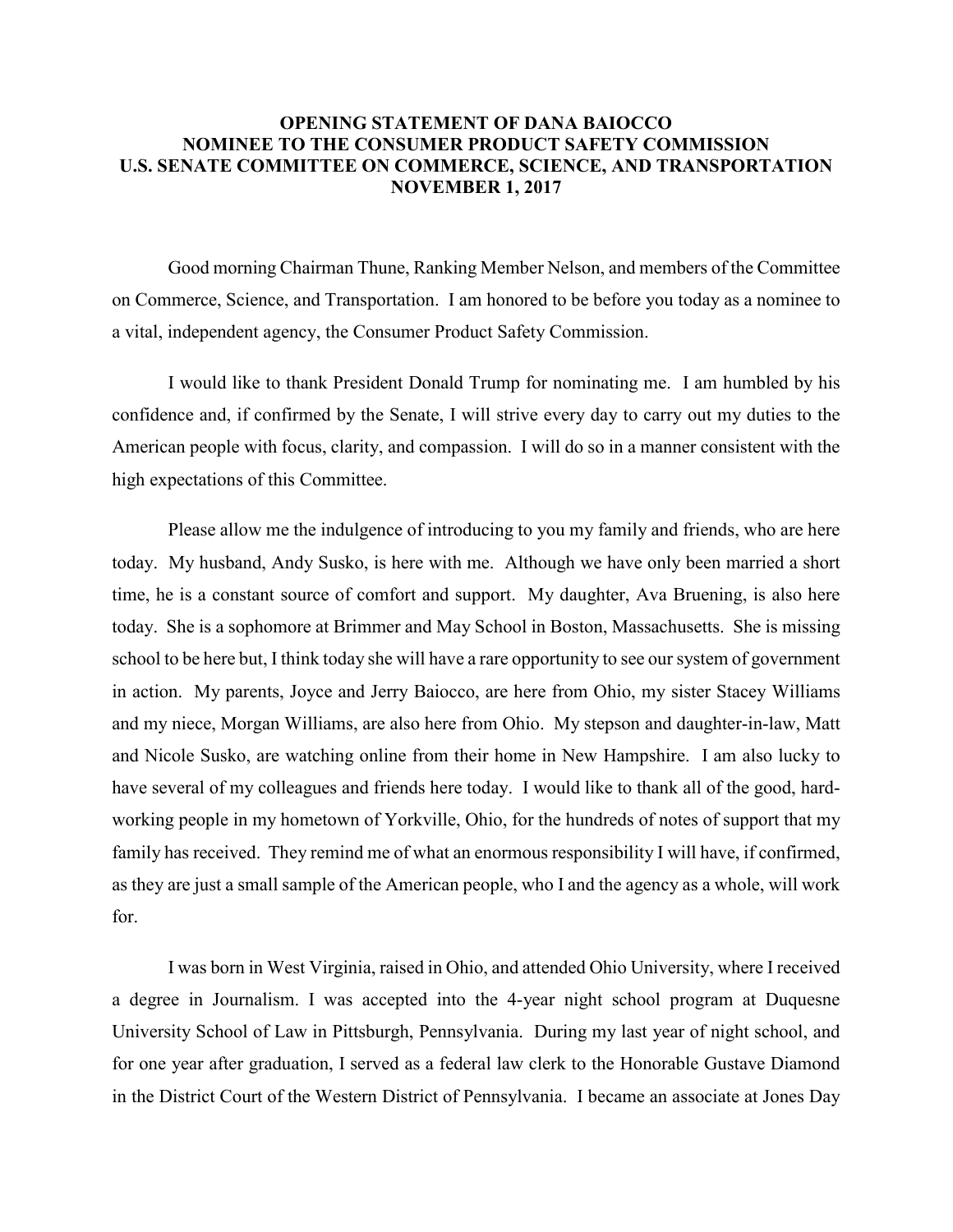in 1998 and a partner of the firm in 2007. I moved to Boston to help open the firm's Boston office in 2011. In my opinion, Jones Day and the lawyers and staff at this global law firm, are second to none, not only in terms of intellectual and legal acumen, but also in terms of mentorship, collegiality, and client service. I have learned something from each and every person I have met over the last 19 years at Jones Day and I thank them all. My successes have come, not on my own, but always as a part of a team.

The Consumer Product Safety Commission plays an important role in the safety of our nation's consumers. If confirmed, I will bring to the Commission, all of the skills I have developed and built over my career. I will be guided by the rule of law, I will promote transparency between the Commission and all of its stakeholders, and I will encourage an open door policy between the Commission and all advocacy groups. Rigorous debate and an open mind to all points of view are essential to any good decision-making process.

I will work in a collaborative way with my fellow Commissioners and with this Committee because collaboration matters. Safety and protection of the American people are not partisan issues. They are all inclusive. The CPSC is charged with a mission that touches on every single person in this room and beyond, including my family, your families, and the families across America. The issues that come before the CPSC are often complicated and require the study and analysis of laws, regulations, science, and the application of common sense.

If confirmed, there are substantive areas that I would like to focus on as a Commissioner. First, the Commission must have a plan to stay as current as possible with technology and the new and unique types of consumer products coming onto the market every day. We need to understand the data, science, and process underlying a product to stay abreast of marketplace dynamics, changing consumer preferences, and to maintain vigilance over emerging hazards. If confirmed, I will draw upon my experiences and I will meet with all stakeholders, continuing my philosophy of seeing, touching, and learning the products to help the Commission stay well informed.

Second, I think the Commission must always work to protect consumers from unreasonable risks while balancing the American public's right to have access to a range of affordable product choices and recreational activities. We are all very different people and our choices and interests are many. Finally, I know the Commission is currently looking at the issue of recall effectiveness,